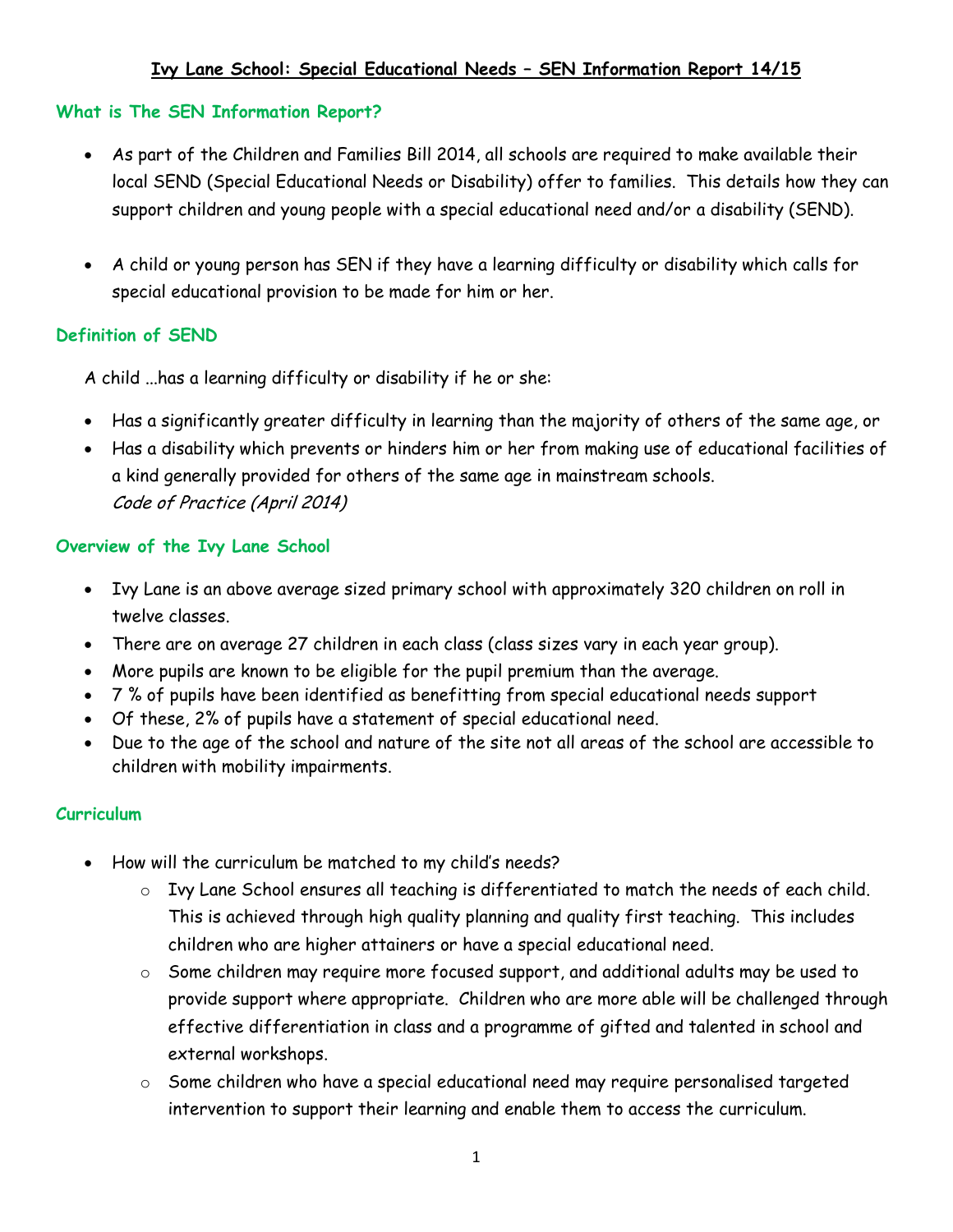- Who can I talk to, and how, if I am not happy with what or how my child is learning?
	- o The first point of contact for parents or carers is always your child's class teacher.
	- o Some parents and carers speak informally to teachers after the school day, or request a formal appointment.
	- o Class teachers also hold formal Parent Evenings three times per academic year.
	- o At the time of writing, the Special Educational Need Code of Practice is under review, and more details will follow in this area once it has been finalised.
	- o Additional points of contact are:
		- 1. SENCo –Mrs L Phillips
		- 2. Pastoral manager Mrs B Tottle
		- 3. Assistant Head (KS1) Mrs D Burchett OR Deputy Head (KS2) Mrs S Rafferty
- What is the level of support my child can get both in and out of the classroom?
	- o The support your child receives will be tailored to their needs, through differentiated teaching, use of additional adults and personalised invention programmes, including a programme of gifted and talented in school and external workshops.

## **Training and Resources**

- How are the school's resources allocated and matched to my child's needs?
	- o Ivy Lane School considers the needs of each child on an individual basis. In the first instance, all children receive high quality differentiated teaching which matches children's needs.
	- o Where additional resources (such as a specific intervention programme) are required, the class teacher will liaise with the Special Educational Needs Coordinator (SENCo), and if appropriate the Headteacher (if support involves allocation of staffing), to develop a personalised programme of support for your child. All intervention programmes are evidence based, and are used to narrow the gap between your child's attainment and the attainment of their peers.
- What specialist services and expertise are available to my child?
	- o As appropriate, Ivy Lane School is currently able to access external professional support, including:
		- **Speech and Language Therapy**
		- Occupational Therapy
		- Child and Adolescent Mental Health Service (CAHMS)
		- **Educational Psychologists**
		- Specialist Special Educational Needs Service (SENS) which includes:
			- Behaviour Support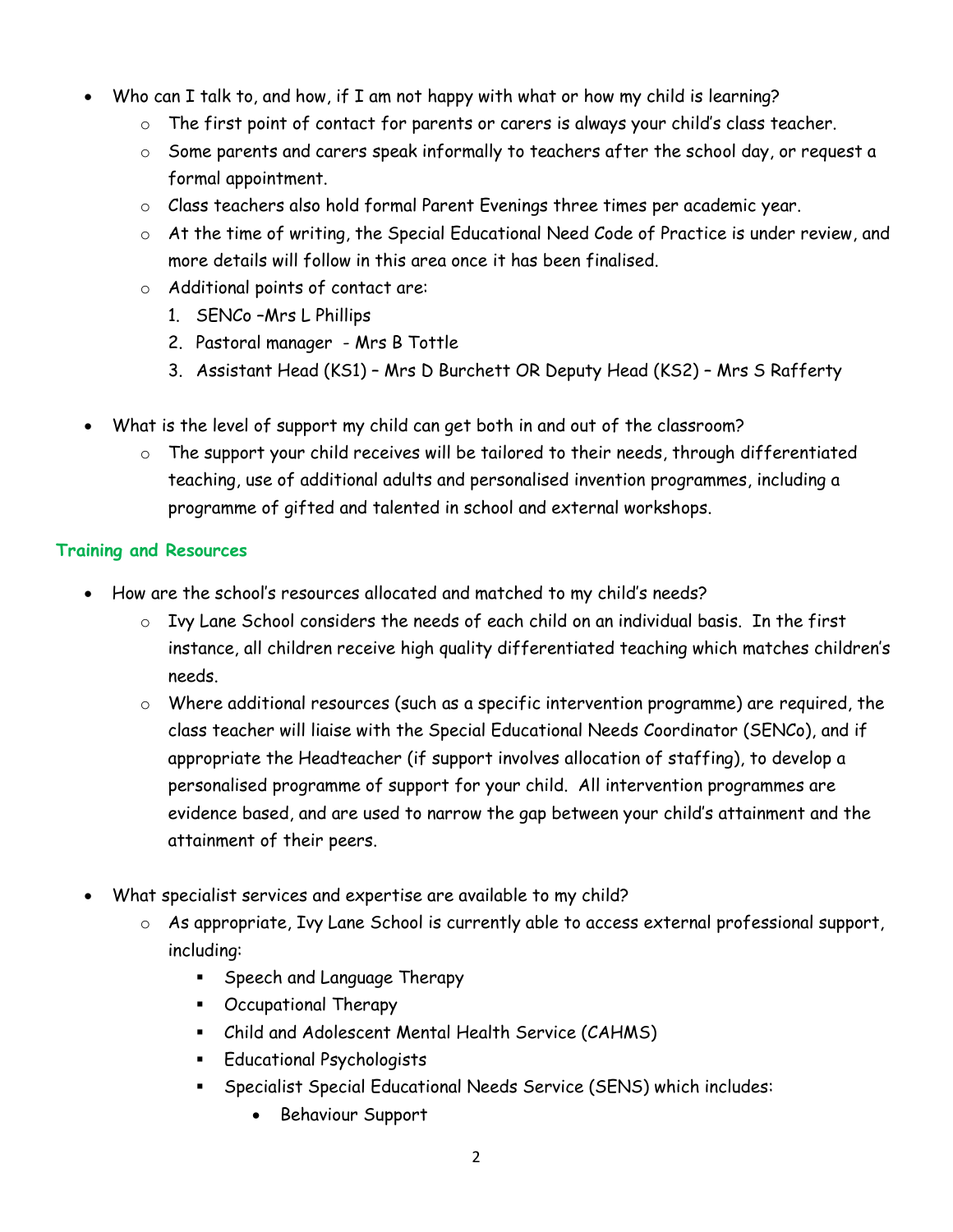- Learning Support
- Social Communication Needs
- Play Therapy
- **Ethnic Minority Advisory Service (EMAS)**
- **Relate 'Time to Talk' Counselling Service for children**
- **E.** Links with St. Nicolas School in Chippenham
- **Earth** a School Nurse
- Common Assessment Framework (CAF) compiled when necessary
- Access to parenting classes (through RISE and PPP)
- Link to RISE Pre-School and RISE Family Support
- o As appropriate, Ivy Lane School has some staff specialising in:
	- **Numbers Count**
	- **Reading Recovery**
	- Pastoral Support
	- Talking Stories (Delivery of specialist Speech and Language support)
	- **Forest Schools Activities**
	- **Team Teach**
	- **Mentor Me (Mentoring Service)**
	- Other evidence-based intervention programmes
	- We strive to make all our classes as inclusive as possible, by developing systems and equipment that are designed to remove barriers to learning.
- What can I do if I am unhappy with the training and resources available to my child?
	- o The first point of contact for parents or carers is always your child's class teacher.

## **Assessment and Review**

- How is the decision made about what type and how much support my child will receive?
	- o Ivy Lane School strives to identify any special educational need as early as possible in order to provide the appropriate support.
	- o Where additional resources (such as a specific intervention programme) are required, the class teacher will liaise with the Special Educational Needs Coordinator (SENCo), and where appropriate the Headteacher (if support involves allocation of staffing), to develop a personalised programme of support for your child. All intervention programmes are evidence based, and are used to narrow the gap between your child's attainment and the attainment of their peers, and remove any barriers to learning.
	- o Appropriate assessment procedures are in place which will inform ambitious and achievable targets for your child. These are designed in collaboration with your child, class teacher, and SENCo and Inclusions Leader where appropriate.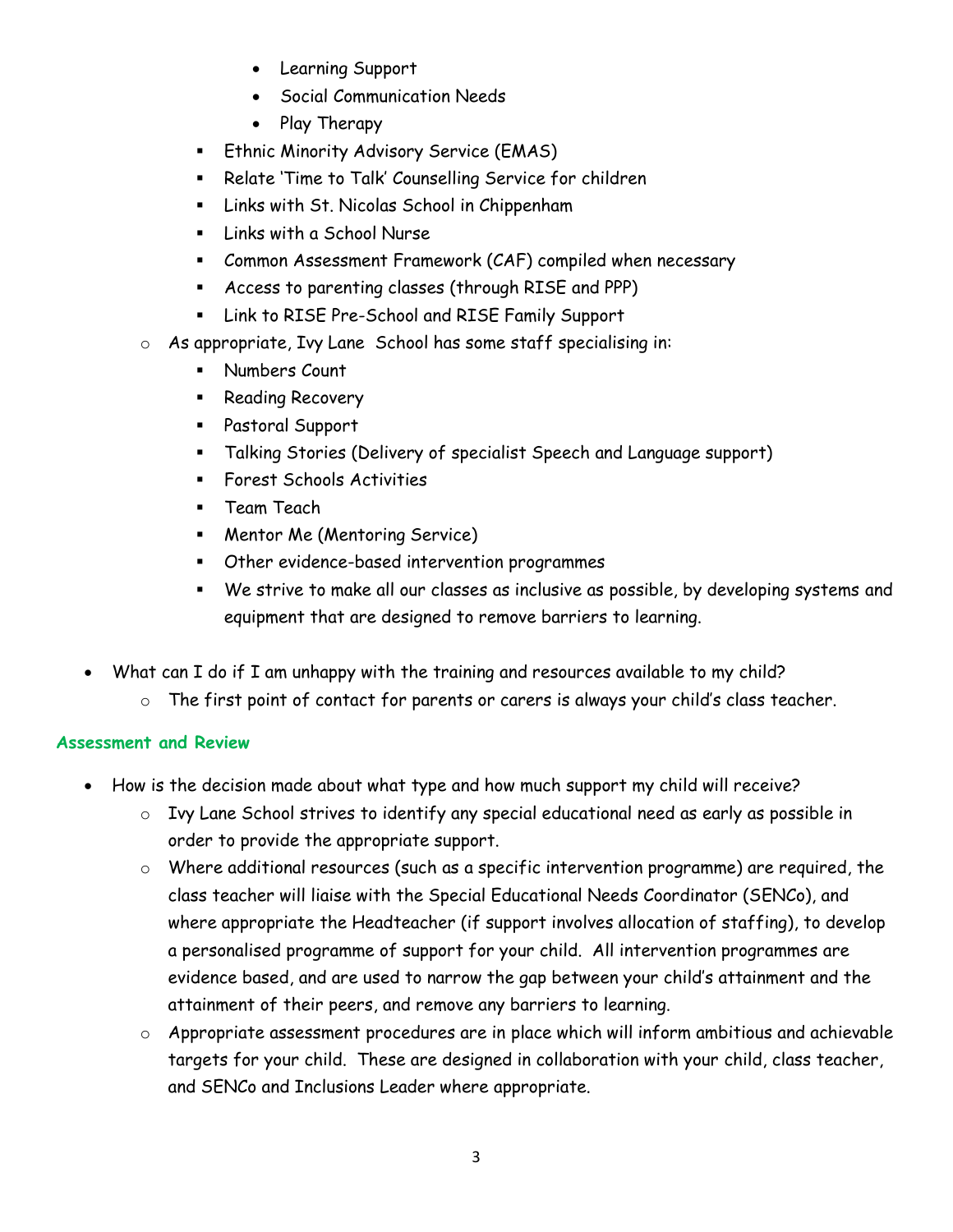- How are parents and young people involved in the assessment and review of needs?
	- o At Ivy Lane School, children play an active part in target setting and reviewing their progress, along with parents and carers.
	- $\circ$  At both parents' evenings and SEN review meetings, parents are involved in the assessment and review of needs.

# **Communication**

- How will the school keep me informed about my child's progress?
	- o At Ivy Lane School, we place high value on working collaboratively with parents to ensure successful outcomes for all children. We aim to have an open-door policy where parents are encouraged to take full and appropriate involvement in their child's education. Parents are encouraged to come into school on a regular basis to celebrate children's successes.
	- o Parents are also able to find out about their child's progress through Parents' Evenings, SEN review meetings, Annual Reports, Reading Records, and both formal an informal discussions with your child's teacher and SENCo.
- How will the school keep me informed about issues and problems with my child at school?
	- o Other than in exceptional circumstances, your child's class teacher will keep you informed through discussion in person, over the phone, or by letter, email or text.
- How will I know what the schools expectations are for my child's progress?
	- o At Parents' Evenings and SEN review meetings, your child's teacher will inform you about your child's progress. Your child will also receive an Annual Report detailed their progress in each curriculum area.
- Who should I talk to if I have a concern about my child in school?
	- o The first point of contact for parents or carers is always the class teacher.
	- o Additional points of contact are: SENCo –Mrs L Phillips Pastoral Manager - Mrs B Tottle Assistant Head (KS1) – Mrs D Burchett OR Deputy Head (KS2) – Mrs S Rafferty
- . How will my child's voice be heard?
	- o Ivy Lane School prides itself on being a school that actively listens to all children and puts their needs as paramount in all that we do.
	- o Your child will be involved in the setting and reviewing of targets.
	- o Where agreed between professionals and parents, Ivy Lane School has access to a Mentoring Service and Relate 'Time to Talk' counselling service for some pupils.